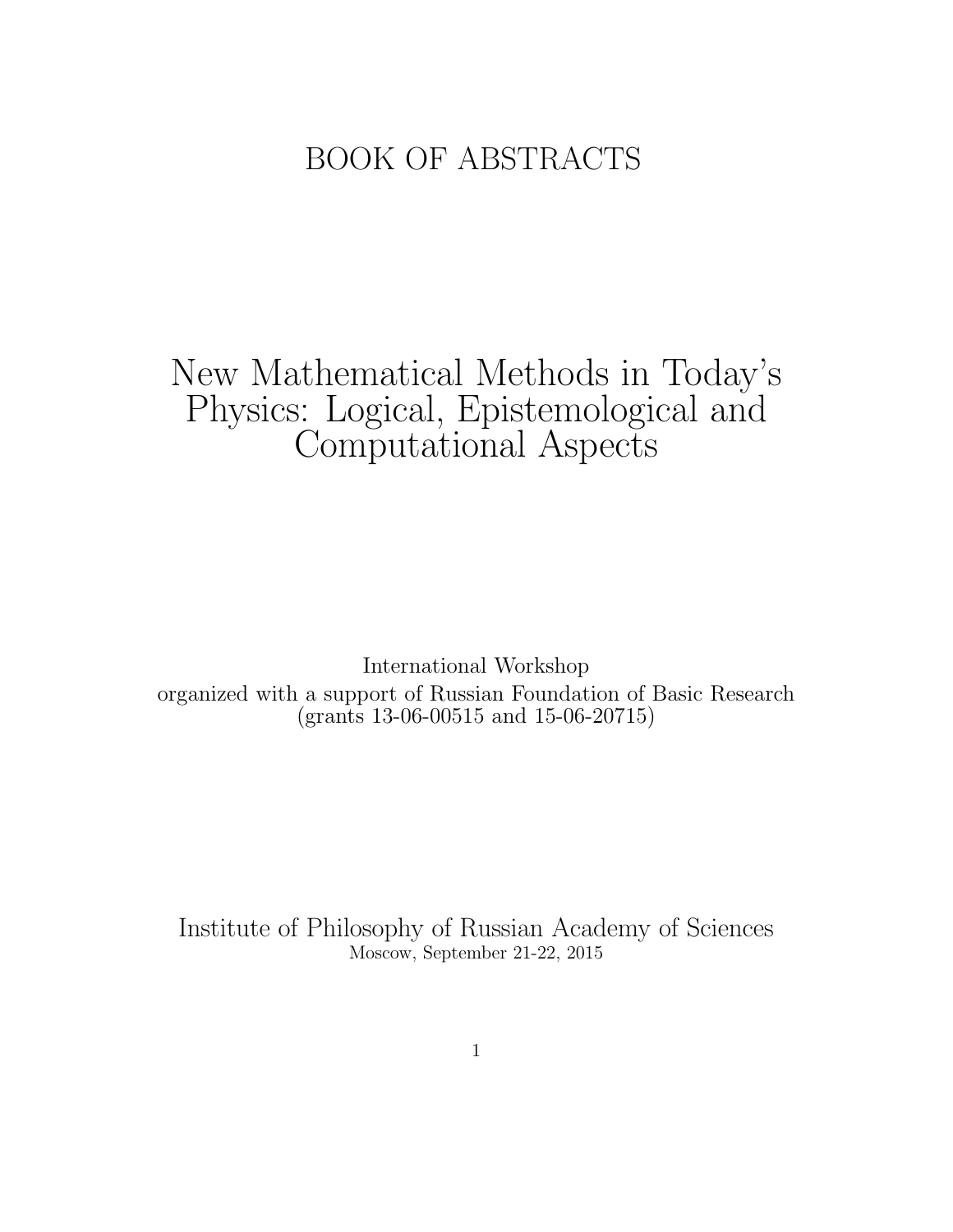## Contents

| 1        |         | Organizers:                                                     | 3              |
|----------|---------|-----------------------------------------------------------------|----------------|
| $\bf{2}$ |         | Aim and Scope:                                                  | 3              |
| 3        |         | Abstracts:                                                      | 4              |
|          | 3.1     | Jairo Jose da Silva (Uiversity Sao Paulo)                       |                |
|          |         | Structuralism and the Applicability of Mathematics in Physics   | $\overline{4}$ |
|          | $3.2\,$ | Serge P. Kovalyov (Institute of Control Science RAS)            |                |
|          |         | Computational Fracture Mechanics: Towards a Multi-* Anal-       |                |
|          |         |                                                                 | 5              |
|          | 3.3     | Marc Lachièze-Rey (University Paris-Diderot)                    |                |
|          |         | Which mathematics for quantum gravity $? \dots \dots \dots$     | - 6            |
|          | 3.4     | Alexander D. Panov (Skobeltsyn Institute of Nuclear Physics)    |                |
|          |         | Bell's Theorem, Computability of Quantum Theory, and the        |                |
|          |         |                                                                 | 7              |
|          | 3.5     | Alexander Pechenkin (Moscow State University)                   |                |
|          |         | Foundations of physics and phenomenological reduction           | 7              |
|          | 3.6     | Andrei Rodin (Institute of Philosophy RAS)                      |                |
|          |         | Constructive Axiomatic Method and Modern Physics                | 8              |
|          | 3.7     | Irina Starikova (University of São Paulo)                       |                |
|          |         | Models in Applied Mathematics: an Example from the Study        |                |
|          |         | of Turbulence                                                   | 8              |
|          | 3.8     | Vladislav Terekhovich (independent researcher)                  |                |
|          |         | <b>Explanatory Potential of Mathematics in Quantum Physics.</b> | 9              |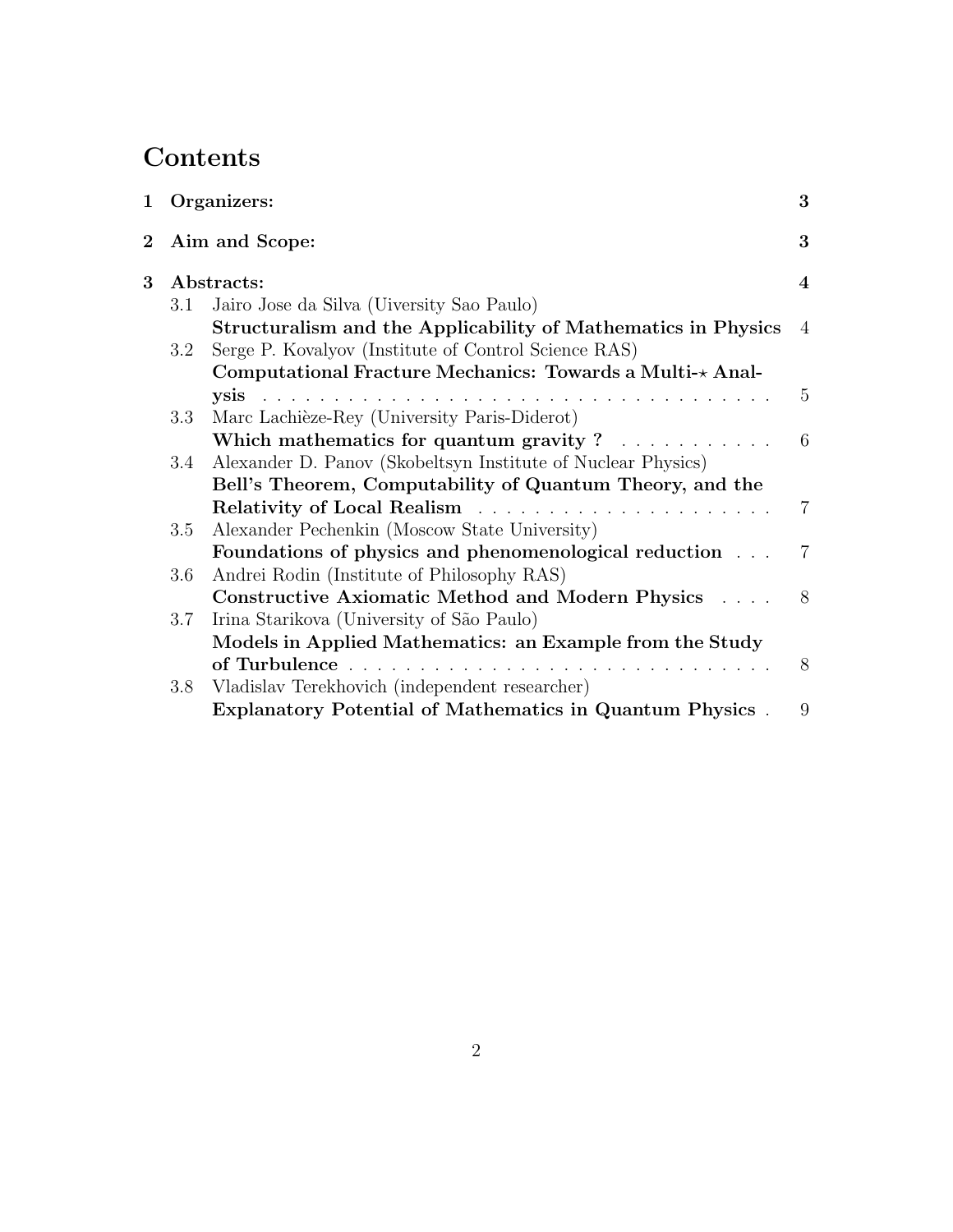#### 1 Organizers:

Andrei Rodin (Institute of Philosophy RAS and Saint-Petersburg State University) and

Irina Starikova (University of São Paulo and Institute for Logic, Cognitive Studies and Personal Development)

## 2 Aim and Scope:

Over the last few decades there were a number of important attempts to apply the new 20-th century mathematics in physics. Mathematics in its turn borrowed from physics many important ideas and motivations. During the planned Conference these developments has been discussed and scrutinized from various viewpoints including logical, epistemological and historical ones.

The Conference brings together physicists, mathematicians and philosophers working on mathematical foundations of physics. We aim, in particular, at developing a new theoretical and pragmatic perspective on the famous problem of unreasonable effectiveness of mathematics in the natural sciences stressed by E. Wigner back in 1960. This event explores in today's scientific context various conceptual ties between mathematics and logic, on the one hand, and physics and other natural sciences, on the other hand. The Conference has been designed as the concluding event of 3-year long research project "Epistemological Strategies of Application of Mathematics in Natural Sciences" funded by RFBR (grant N 13-06-00515), which allows its participants to share their results and exchange their ideas with a larger scientific community and establish a new horizon for their further researches.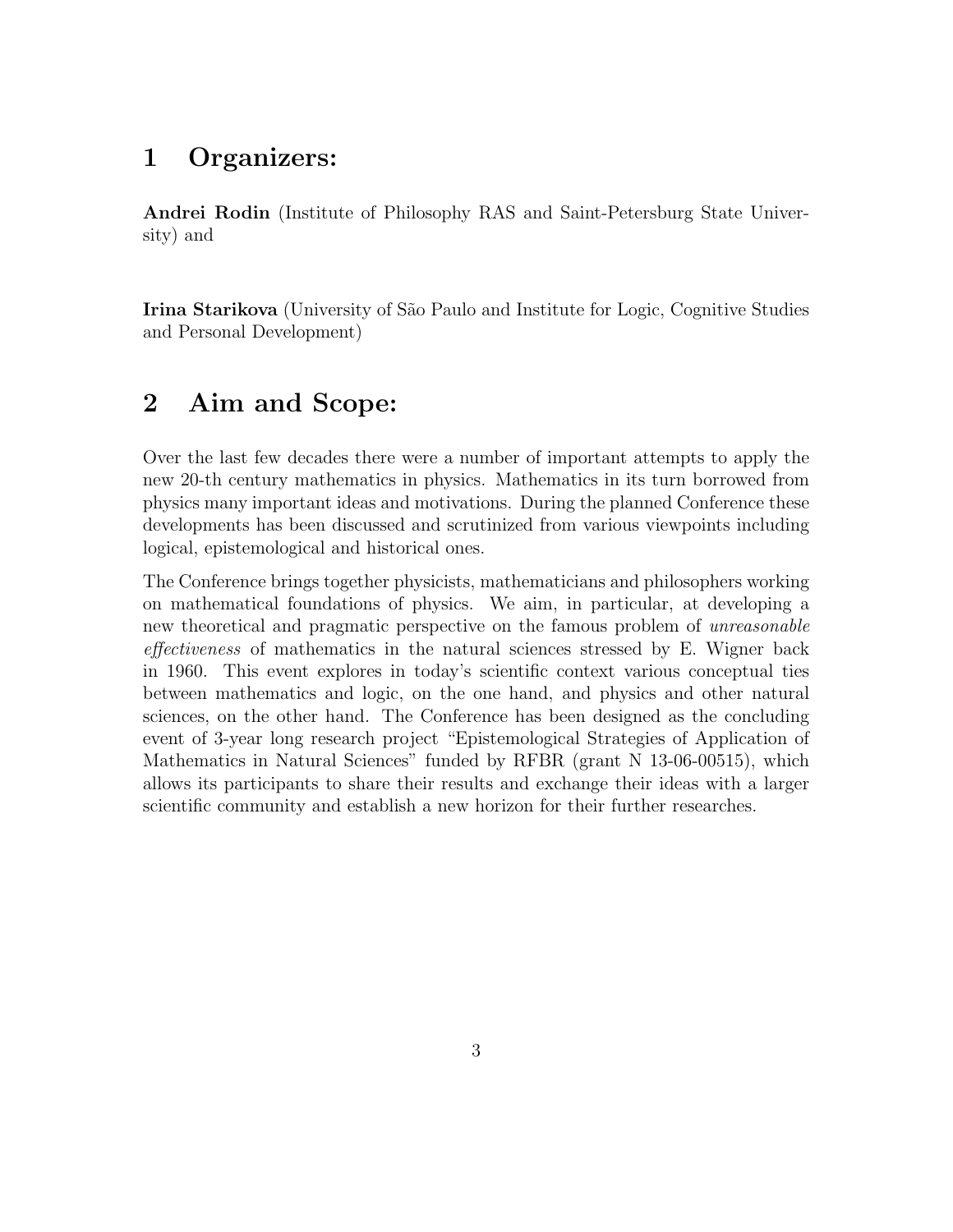#### 3 Abstracts:

### 3.1 Jairo Jose da Silva (Uiversity Sao Paulo) Structuralism and the Applicability of Mathematics in Physics

We may not be able to read our destiny in the cards, but we can foretell future events by playing with mathematical symbols: mathematics has predictive powers vis- $\alpha$ -vis our experience of reality. There are good evidences that mathematics is also heuristically relevant in science; that is, that we can find out how the world works by means of mathematical manipulations, independently of observing how it works. For the most part, mathematics is created without much attention to how the world is; the world, on the other hand, is what it is independently of our mathematical creations. How, then, is it possible that mathematics has anything to say about the world, let alone disclosing its innermost secrets? Often, great mysteries are born out of great prejudices or *idées reçues* that go either unquestioned or unnoticed. This is a case in point. The belief, so ingrained in us so as to pass for established truth, that the empirical world exists "out there", in itself, given ready-made as an object of inquiry, and that mathematics, a creation of man, just happens to be our best instrument to investigate it must be called into question if the usefulness of mathematics as a tool to explore physical reality ceases to be a mystery or a gateway to the mystic. Since the usefulness of man-made mathematics in natural science is an unquestionable fact, one must consider with suspicion the belief that physical reality is something that we simply stumble upon ready-made. I propose an alternative view: nature, as conceived by the empirical sciences, is an intentional construct, a mathematical surrogate of perceptual reality devised for methodological purposes. This view, advanced most notably by the philosopher Edmund Husserl in his last published work The Crisis of European Sciences and Transcendental Phenomenology, but embraced by important physicists such as Hermann Weyl (who studied with Husserl), offers a natural, simple and historically well-founded naturalist solution for the problem of the applicability of mathematics in science (by "naturalist" I mean a solution that does not give man a privileged position in the natural scheme of things). Mathematics is applicable in science because the object of science is not reality as *perceived*, but reality as *conceived* - and only indirectly, via a relation of approximation, perceptual reality - , and our scientific conception of physical reality is mathematical through and through. From this perspective the mystery of the applicability of mathematics in science utterly vanishes, becoming nothing but an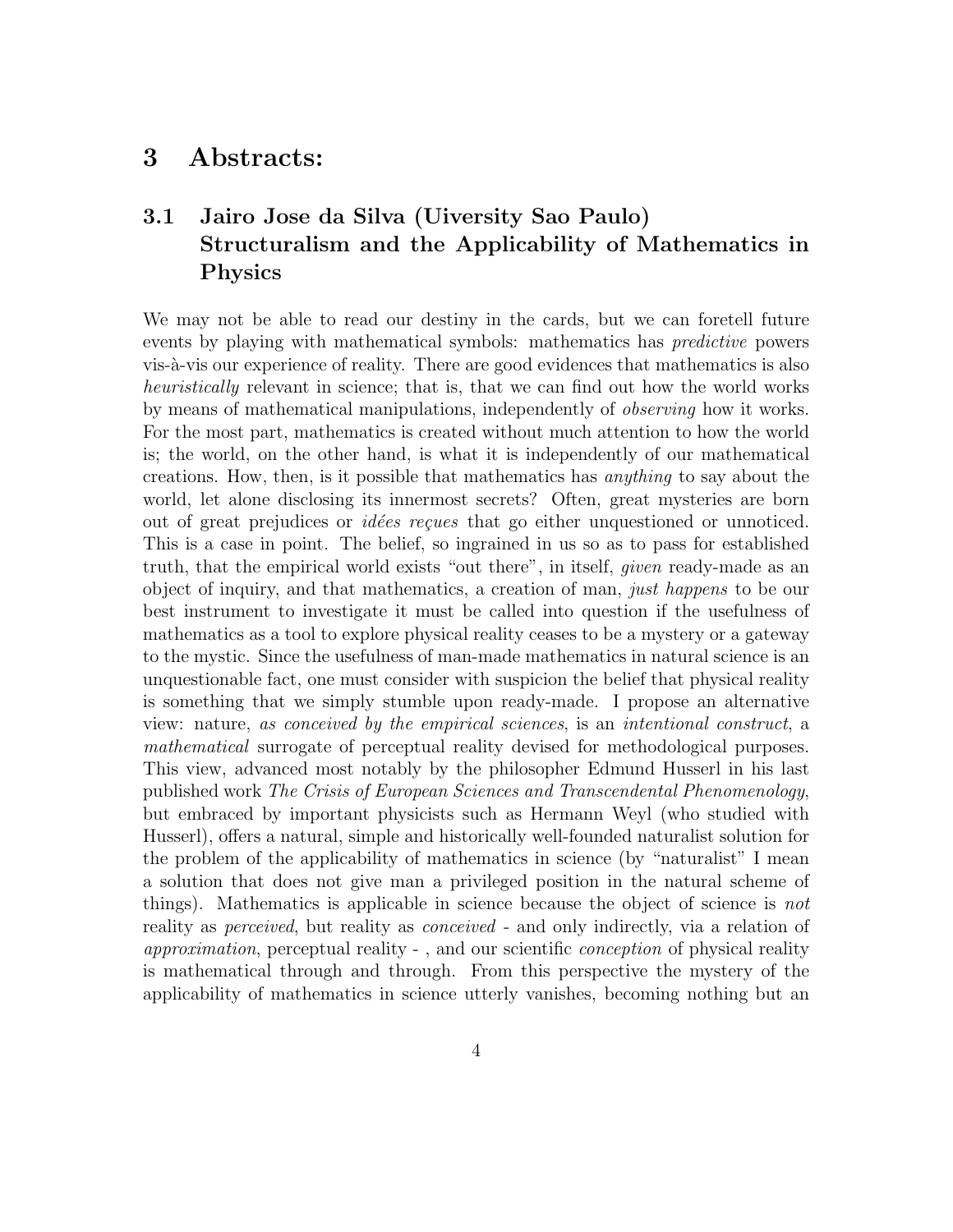instance of the applicability of mathematics into mathematics itself, a much less momentous phenomenon (which however raises interesting logical questions).

## 3.2 Serge P. Kovalyov (Institute of Control Science RAS) Computational Fracture Mechanics: Towards a Multi- $\star$ Analysis

Methods of Computational Fracture Mechanics (CFM) are designed for numerical analysis and simulation of the propagation of cracks in solid products. CFM results are crucial in improving the mechanical performance of industrial products. Physical models for CFM are being steadily developed since the very end of XIX century, routinely based on energy balance analysis of crack propagation by means of simplified elasticity theory for homogeneous materials. However, contemporary approach to highly-automated digital industry challenges CFM problems to advance far beyond this paradigm, stipulating the following features:

- Multicriteria (involving comparative analysis of different crack propagation criteria basing on different conceptual and physical models of fracture);
- Multiscale (requiring coherent modeling of crack initiation and impact across all scales of the product ranging from each smallest mechanical part up to the large organizationaltechnical system that includes the product as a functional element);
- Multiphysical (examining wrecking effects jointly caused by mechanical forces, gravitation, heat, electromagnetic fields, and chemical reactions);
- Multimaterial (being applied to products made from composite materials or highly heterogeneous structures produced by additive 3D-printing technologies).

All these features are collectively addressed as "multi- $\star$  in the present report. Traditional Finite Element Method (FEM) used more than 40 years as a major computational physics device is known to fail to provide satisfactory simulation results for real-life multi- $\star$  CFM problems even when the most powerful supercomputers in the world are utilized. A number of alternative methods are being intensely developed recently, such as:

• Strong Discontinuity Method;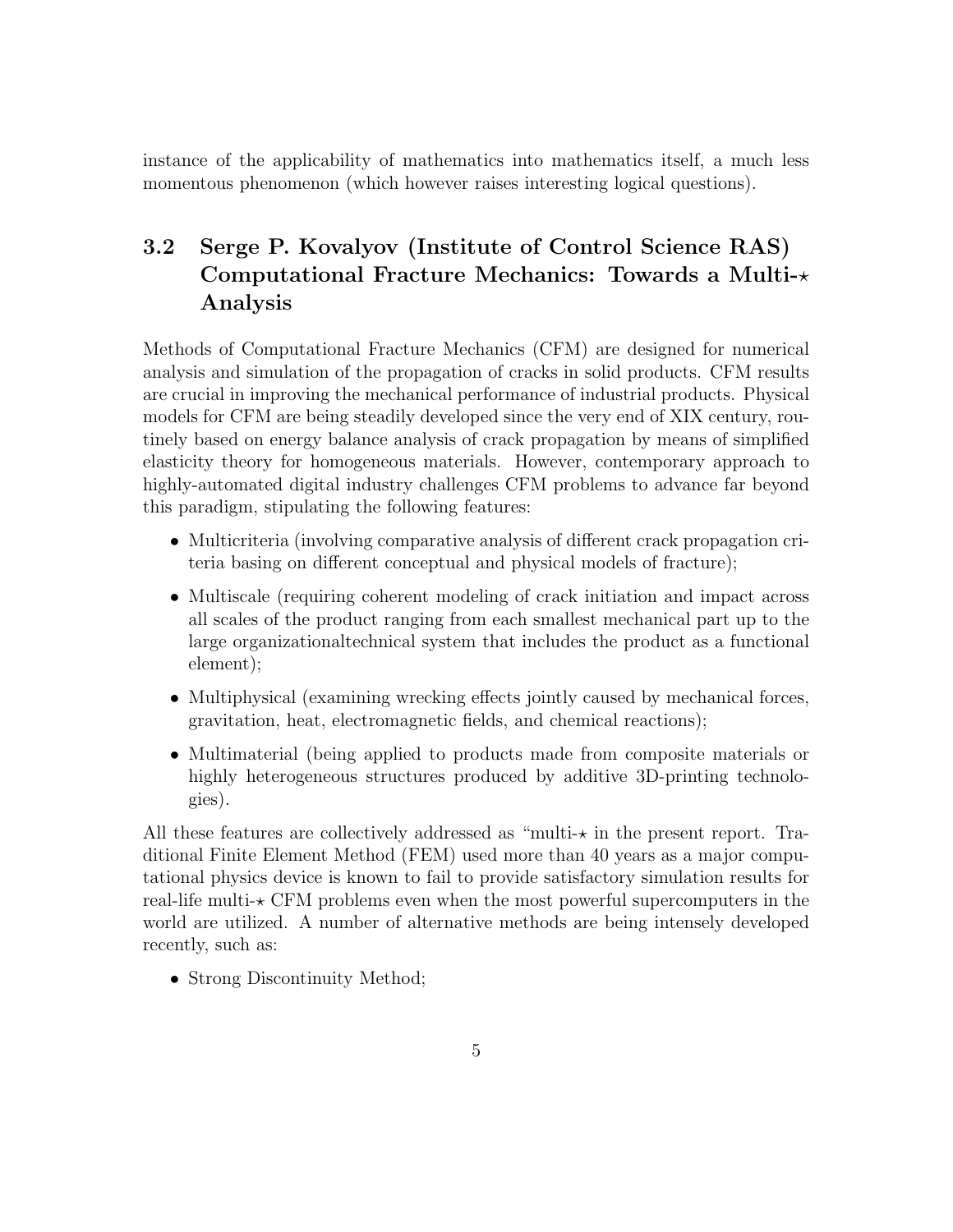- Extended Finite Element Method;
- R-adaptive methods, such as those based on Configurational Forces or Universal Meshes;
- Meshfree methods, such as  $Scan\&Solve^{TM}$ , or methods based on Peridynamics;
- Phase-field models in brittle fracture;
- Discontinuous Galerkin and Polytopal Finite Element Methods;
- Methods for Cohesive Fracture Models;
- Methods based on Functional-Voxel geometrical models;
- Moving Cellular Automatons Method;
- Fractal Fracture Mechanics methods.

A number of these CFM methods are surveyed in the report.

### 3.3 Marc Lachièze-Rey (University Paris-Diderot) Which mathematics for quantum gravity ?

Since (at least) Plato, the world is described with mathematics and their "unreasonable effectiveness" appeared more and more clearly in the recent developments of physics. One of the challenge of present physics is to build a theory of quantum gravity. This search is very active but we do not know in which extent the mathematical tools used for gravity (mainly Riemanian Geometry), dynamics (symplectic geometry) and quantum physics (algebra, group theory) may remain relevant for this task. On the other hand, mathematics have exhibited correspondences, dualities and various links between these distinct branches, and physicists have proposed different reformulations of a given theory in different frameworks.

I review some of the various mathematical tools involved in these formulations of gravity, quantum physics and Loop quantum gravity. I insist on their relations and correspondences, and present the possible benefits that new mathematical approaches (in particular category theory) can bring.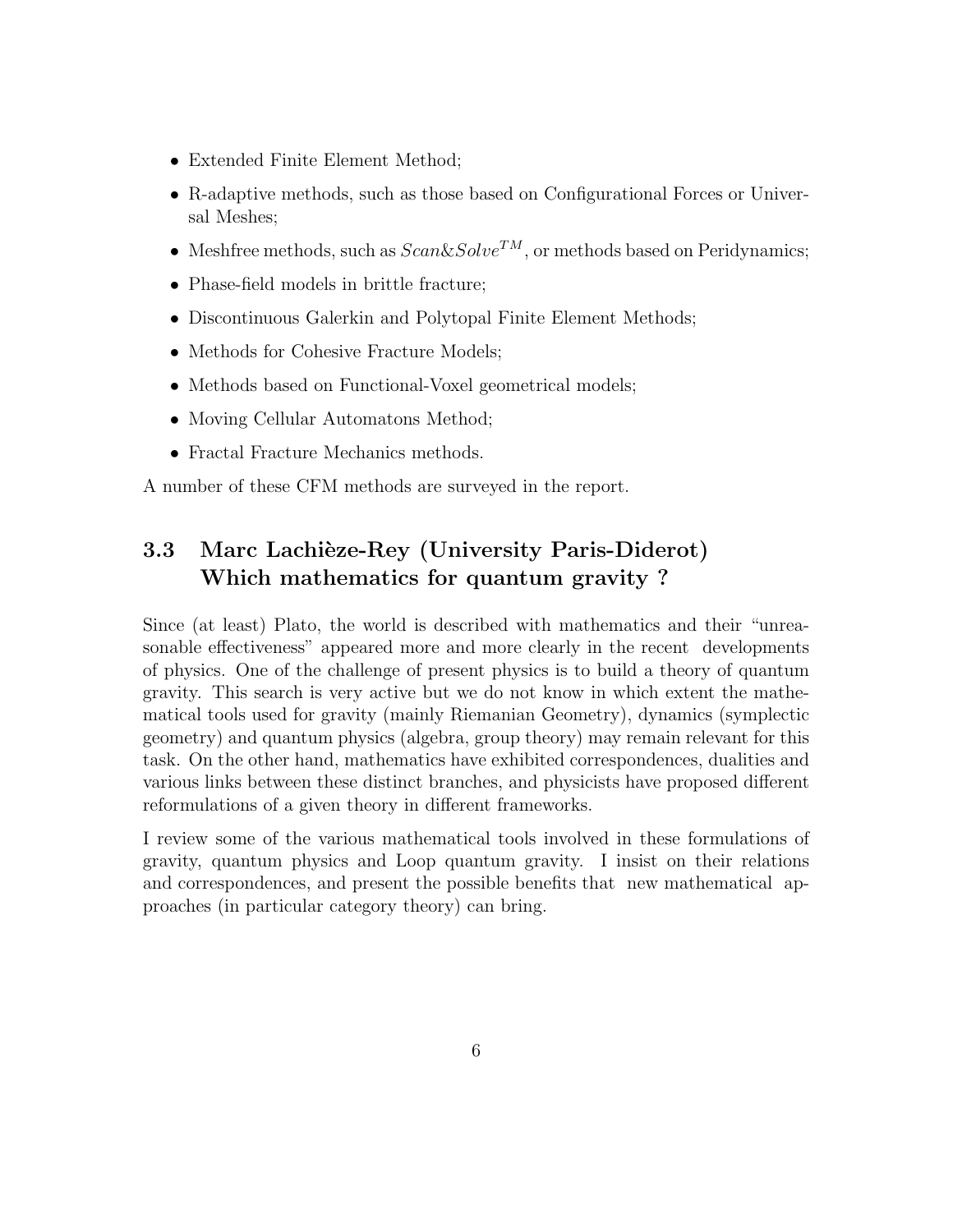## 3.4 Alexander D. Panov (Skobeltsyn Institute of Nuclear Physics) Bell's Theorem, Computability of Quantum Theory, and the Relativity of Local Realism

Using an explicit counterexample we show, in an apparent contradiction with the well-known theorems about the impossibility of hidden variables in quantum mechanics, that the Bell's inequalities can be violated in a system, which satisfies all the requirements of local realism. This local-realistic system is a classical computer that simulates quantum evolution of an Einstein-Podolsky-Rosen entangled pair. The possibility of exact simulation of quantum systems by classical machines follows from algorithmic computability of quantum theory. It is shown that the inaccuracy of the usual proof of theorems on the impossibility of hidden variables is a simplified interpretation of the concept of the local realism. The actual reality may incorporate many different "layers" with different kinds of realisms, but not just one as implicitly supposed in the theorems.

#### 3.5 Alexander Pechenkin (Moscow State University) Foundations of physics and phenomenological reduction

My understanding of foundations of physics presupposes the idea of criticism. To reach the fundamental concepts and principles of the theory, i.e., the concepts and the theoretical principles representing reality, we need to put this theory under a criticism, i.e., follow the logical connections within the theory. We don't mean here a criticism resulted from a competition of the rival scientific theories, for example, matrix and wave formulations of quantum mechanics. We rather mean a soft criticism which improves the structure of the given theory.

Such a criticism is close to what Edmund Husserl calls the phenomenological reduction. The phenomenological reduction means bracketing (or clothing in inverted commas) of current beliefs or notions. This means that we suspend these beliefs and notions in order to analyze and clarify them.

To illustrate our version of scientific realism we provide a rational reconstruction of the history of mathematical foundations of quantum mechanics: from Dirack's Principles to Neumann-Birkhoff's logic of quantum mechanics.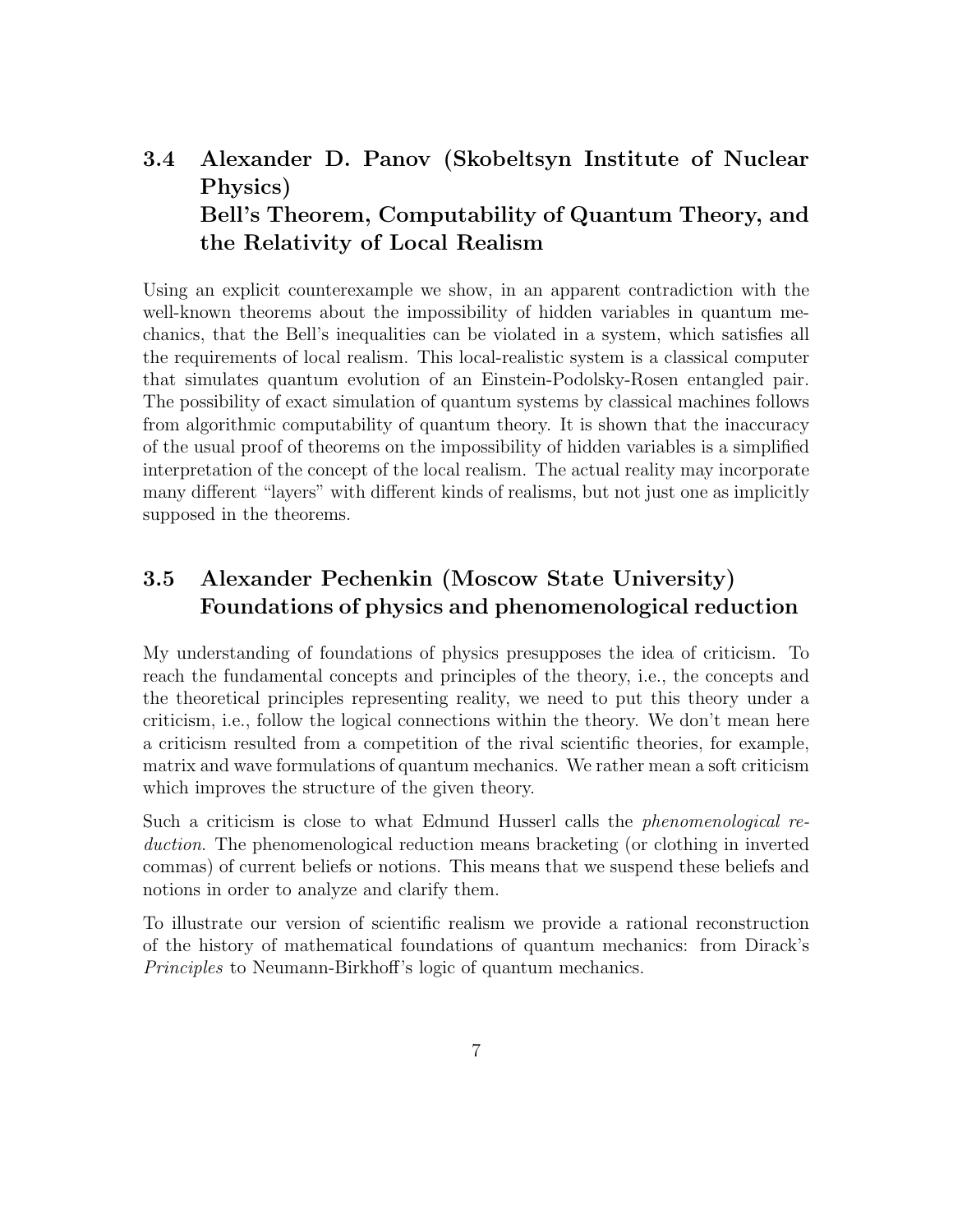#### 3.6 Andrei Rodin (Institute of Philosophy RAS) Constructive Axiomatic Method and Modern Physics

In 1900 David Hilbert announced his famous list of then-opened mathematical problems; the problem number 6 in this list is the axiomatization of physical theories. Since then a lot of systematic efforts has ben invested into this project. However the results of these century-long efforts (including Hilberts own work) turned to be less successful than the proponents of using the axiomatic method in hoped for. The existing axiomatizations of physical theories arguably provide a valuable logical analysis but they do not constitute anything like a standard presentation of these theories, which can be used for transmission, evaluation and justification of physical knowledge.

This state of the art in the axiomatization of physics is a strong evidence that the standard notion of axiomatic theory stemming from Hilbert and Tarski is not quite appropriate for the task. However in the recent years in mathematics there emerged a new axiomatic approach best represented by the Homotopy Type theory. I shall argue that this new axiomatic approach, which I shall call constructive (see arXiv: 1408.3591), better fits the needs of modern physics, and review attempts to use it for axiomatizing Quantum Field theory by Urs Schreiber and co-authors (arXiv: 1109.0955, 1408.0054).

## 3.7 Irina Starikova (University of São Paulo) Models in Applied Mathematics: an Example from the Study of Turbulence

What are the motivations for choosing one mathematical means than another when solving physical problems? Why some mathematical approaches are more efficient, explanatory and powerful than the other? A case study from turbulence demonstrates that imaginary *modeling* of physical phenomena can play an important epistemic role in choosing and developing the mathematical means. In particular, it demonstrates that Richardson's model of a cascading wave motivated both Kolmogorov's statistical theory of turbulence and more recent applications of Riemanian geometry methods (Ricci flows) in the mathematical description of turbulence.